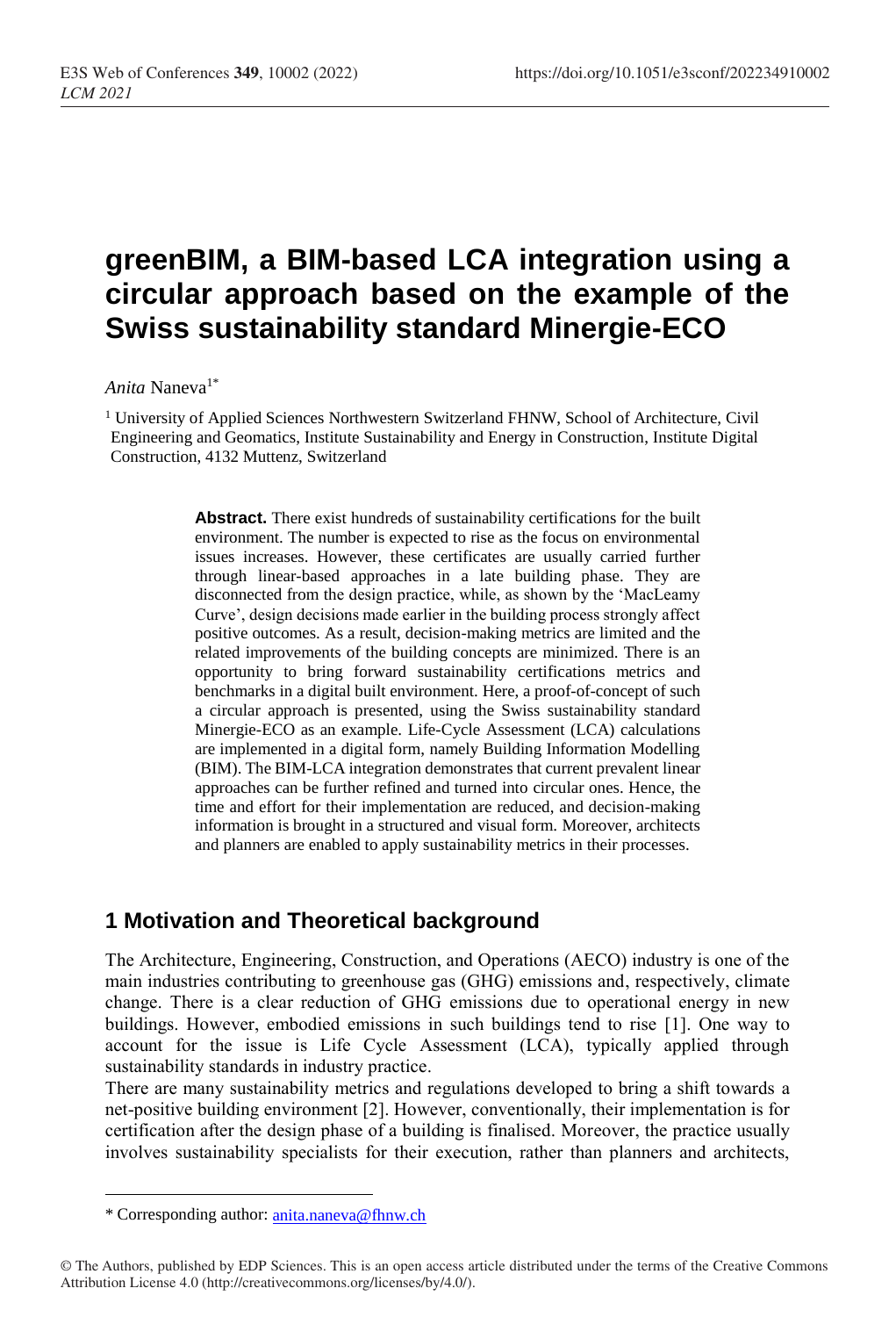creating silos of expertise. In that sense, the metrics are disconnected from the design process, minimising the potential refinements.

The application of sustainability objectives to the built environment requires a dedicated framework, which involves the various AECO industry stakeholders [3]. One way to engage them and materialize project opportunities is by applying digitalisation techniques. Building Information Modelling (BIM) is a 3D model-based process and technology by which a structure of information obtained by different stakeholders is created and a multidisciplinary collaboration amongst them is achieved [4].

Therefore, there is an opportunity to bring forward sustainability certification-related building improvements in a digital built environment.

# **2 Objectives and Methodology**

The main objective of this study wasto achieve a BIM-based LCA integration using a circular approach, based on the example of existing sustainability standards in Switzerland. Furthermore, the study aimed to define a methodology for digital integration of these certificates, covering additional aspects of sustainability in AECO, while increasing the focus of sustainability metrics and benchmarks as the main incentive for the design and building process. In that sense, to make sustainability certificates more understandable to nonsustainability experts, e.g. architects and planners, enabling them to consider environmental characteristics in their projects.

To achieve this, the potential for integration of established LCA standards is analysed and related workflows in the BIM practice in the Swiss AECO industry are evaluated. The existing practice for the application of the Swiss sustainability certificate Minergie-ECO is considered and a BIM plug-in based on it is created. The development is later tested by diverse stakeholders in Switzerland, considering key aspects and further opportunities.

# **3 Results**

Linear and circular LCA approaches are acknowledged to achieve BIM-LCA integration (Figure 1).

The linear approach represents the current practice adopted by AECO practitioners. The approach is based on a separated building model and analysis tool. Because of that, the workflow is disconnected and linear, resulting in no direct feedback possible. The quantity take-off is manual and there is potential for errors. The data complexity require specified LCA skills and result in a time-consuming method with difficult decision-making.

The circular approach integrates a BIM model and a parametric tool. Therefore, there is circular information flow and direct feedback. The quantity take-off is automated, the data complexity is simplified, and hence, the approach gives acceleration bases and enables decision-making.

The main characteristic of the linear approach is that different information silos, part of it, are disconnected. On the contrary, the circular approach links and analyses the information throughout its implementation. In that sense, the circular approach allows planners and architects to analyse additional aspects in the design processes they are acknowledging, visually enabling sustainability metrics.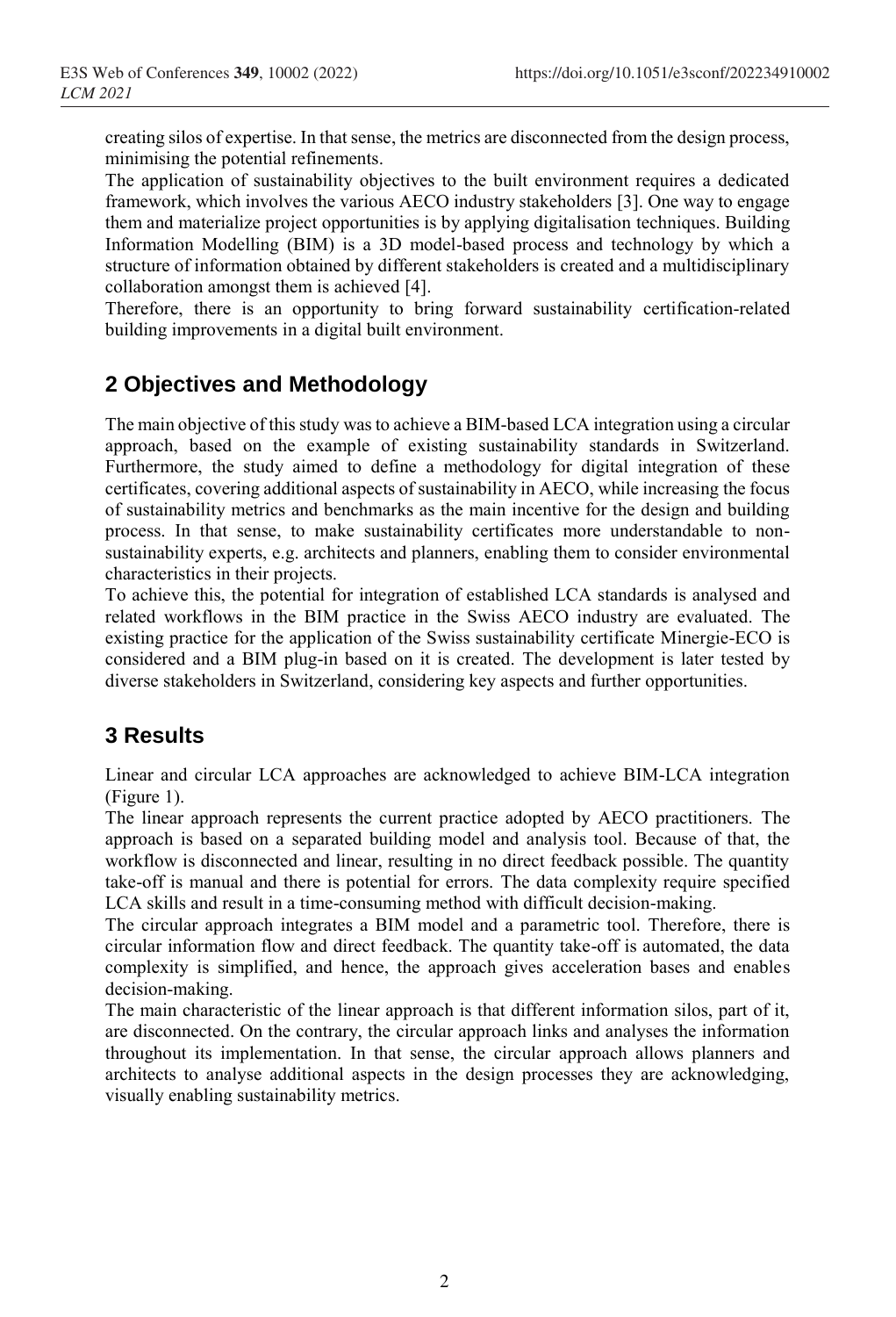

**Fig. 1.** Linear and circular approaches

Furthermore, the building process in Switzerland [5] is considered. Aspects, related to Level of Information Need (LOIN), namely Level of Development (LOD), Level of Information (LOI) and Level of Geometry (LOG) are taken into account and associated with building phases [6]. In Figure 2 the different information complexity, required for LCA, is related to the building model creation in different building phases.



All databases are based on eco-invent data.

**Fig. 2.** Building process differentiation in Switzerland, LOIN (LOD, LOI and LOG), and LCA data

The circular approach and the building process differentiation are further implemented in a BIM tool, called greenBIM (Figure 3). The tool is developed as a plug-in for the BIM software programme Revit, following the regulations and benchmarks of the Swiss sustainability standards Minergie-ECO. The focus of the current version is on new buildings, whereby integration of the methodology for the evaluation of existing buildings is also taken into account. After the Revit version and acknowledging the usage of different BIM software types, an ArchiCAD version is developed as well.

The tool implements information related to the building function, excavation work, floor area and building technologies in the analysed model. It also uses an integrated database with building components from bauteilkatalog.ch, Lignum, SIA 2032 and KBOB leaflet. The database provides information about grey energy  $(kWh/m<sup>2</sup>.a)$  and GHG emissions (kg CO<sub>2</sub> $eq/m<sup>2</sup>$ .a). Both aspects are calculated, based on different building materials, part of the building components. This information is then assigned to the existing model's geometry and, respectively, the components part of it. Since greenBIM adds additional parameters to the building components the model's geometry can be designed both in a simplified and in a detailed way.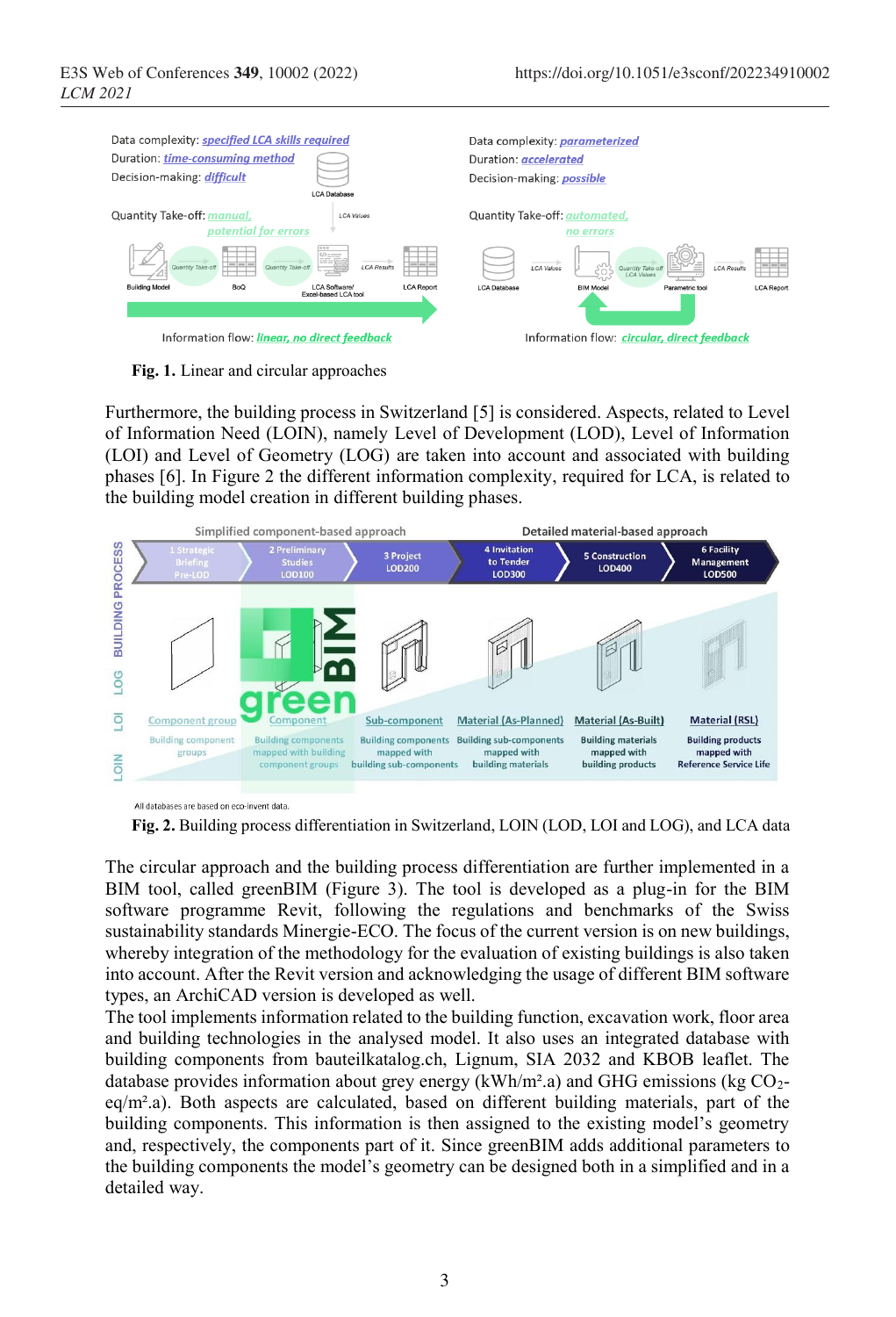

**Fig. 3.** greenBIM (Translation of the main menus: "Graue Energie / Treibhausgasemissionen Erstellung" – Grey energy / Greenhouse gas (GHG) emissions Creation; "Konstruktionstyp" – Construction type; "Nutzung" – Use; "Aushub" – Excavation; "Geschossfläche" – Floor area; "Ausfüllen" – Fill; "Gebäudetechnik" – Building services; "Grundrisstyp (Innenwände)" – Floor plan type (interior walls); "Bauteile zuordnen" – Assign building components; "Total Graue Energie" – Total grey energy; "Total Treibhausgasemissionen" – Total greenhouse gas (GHG) emissions.)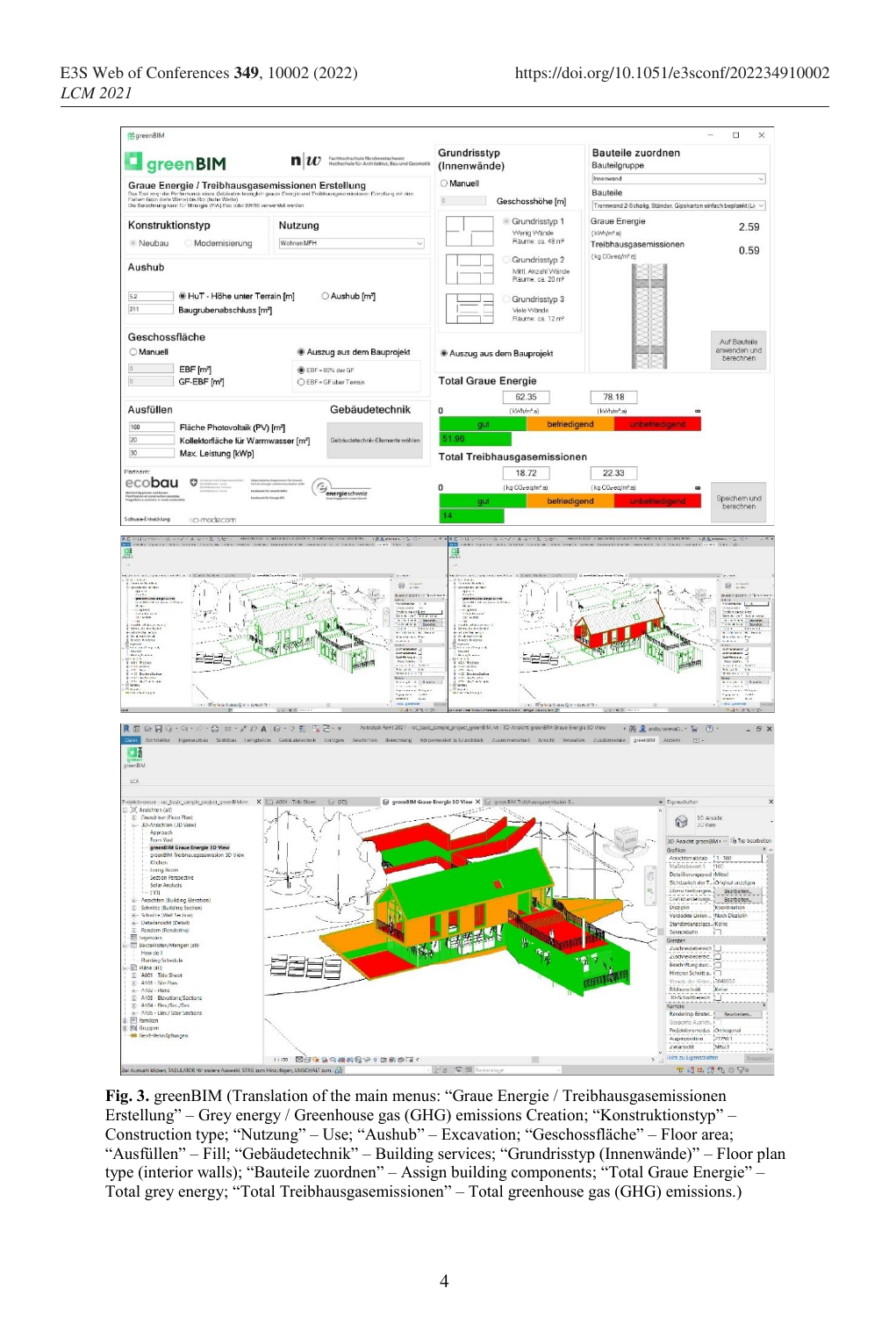Once the information is part of the model, it is compared to benchmarks on element and building level and the model is coloured for better decision-making.

greenBIM has been tested by different stakeholders, part of the Swiss AECO industry. As a result, the tool is now available with free access upon request over [7].

#### **4 Future potential**

There is future potential in developing a circular design platform (Figure 4). A circular design platform could work both with new and existing buildings. Information Exchange Requirements (IER) are applied for efficient and transparent creation of an Industry Foundation Classes (IFC) open source-based digital twin [8]. A common data structure is used for creating the digital twin and a database. The database provides information about different analytical use cases, e.g. embodied and operational energy, and material recyclability. The circular design platform brings together the digital twin and the database and analyses the information according to different requirements and sustainability standards. Based on that the analysis criteria are covered and materials are reused or recycled. Furthermore, processes, part of the life-cycle of the building, are analysed.



**Fig. 4.** Circular design platform

## **5 Conclusion**

Through the development of this study, a BIM-LCA integration using a circular approach based on the example of the Swiss sustainability standard Minergie-ECO is achieved. Moreover, a BIM plug-in, called greenBIM, is created. The integration implements sustainability-related calculations in BIM while providing decision-making metrics through the design process. Benchmarks on an element and building levels, serving for optimisation, time-saving, reliability and visualisation, are implemented. The methodology applied for the creation of greenBIM serves as a basis for implementing additional sustainability aspects. The focus of sustainability metrics and benchmarks as the main incentive for the design and building process is increased and sustainability certificates are made more understandable. Therefore, architects and planners are given more incentives for implementing sustainability metrics.